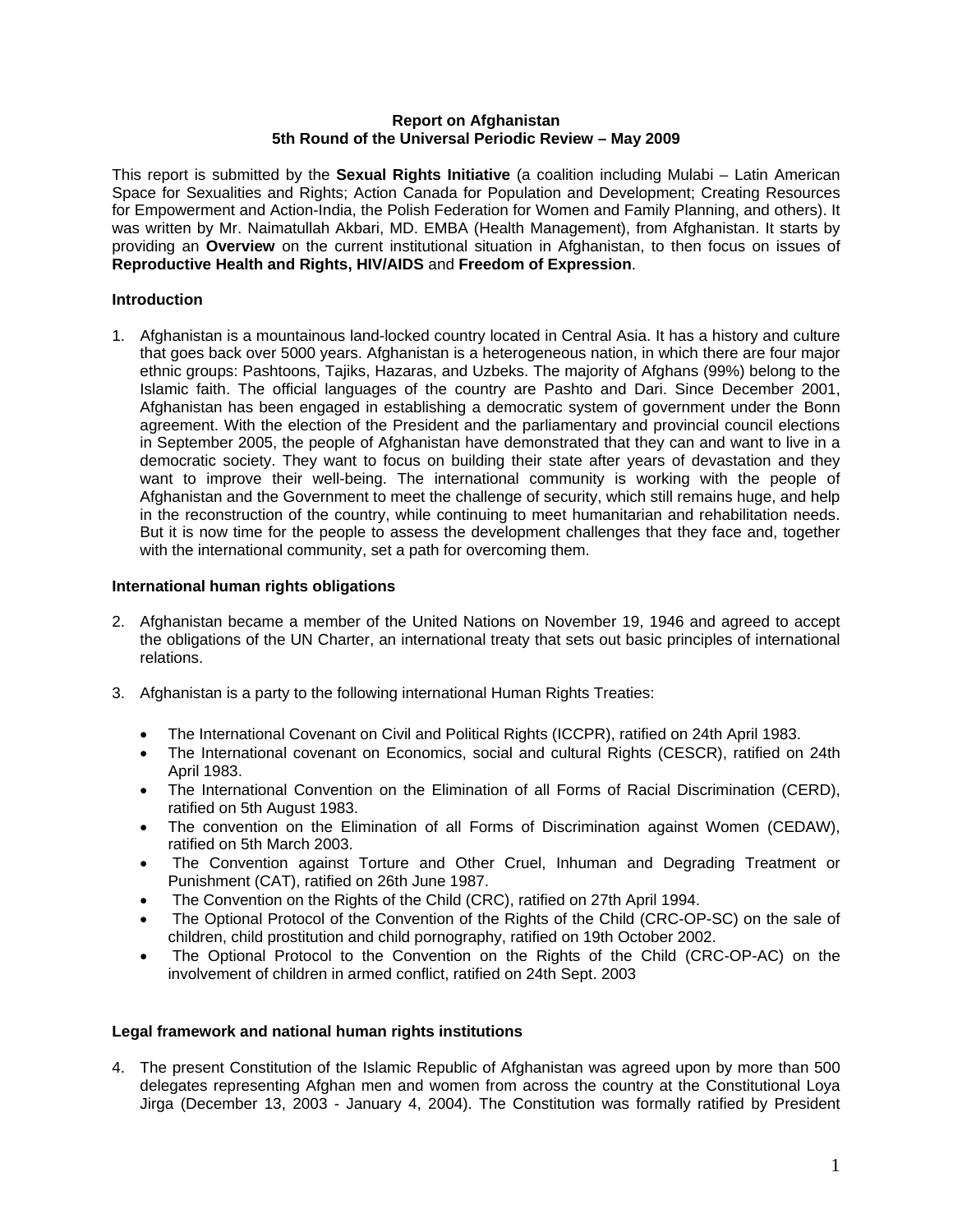Hamid Karzai at a ceremony in Kabul on January 26, 2004. According to the Constitution, Afghanistan is an Islamic republic with Islam as its "sacred religion"; followers of other religions are free to perform religious ceremonies in accordance with the provisions of the law; no law shall be contrary to the beliefs and practices of Islam and; men and women have equal rights and duties before the law. The Constitution protects the rights to equal protection under the law, freedom of movement, to choose one's residence, freedom of expression and freedom from cruel and inhuman treatment.

- 5. The Judiciary in Afghanistan is composed of the Supreme Court, Courts of Appeal and Primary Courts. Travelling courts may be established when needed, on recommendation by the Supreme Court and with approval from the President. The Judiciary is empowered to resolve disputes between and among individuals and legal entities, including the state.
- 6. Afghanistan Independent Human Rights Commission (AIHRC) was established pursuant to the Bonn Agreement (5 December 2001) and on the basis of the decree of the Chairman of the Interim Administration (June 6, 2002), Resolution 134/48 (United Nations General Assembly, 1993), the Paris Principles and Article 58 of the Constitution of the Islamic Republic of Afghanistan. Now the Commission is performing its activities in the areas of promotion, protection and monitoring of human rights. According to the activity report of the year 2007 of the Commission, 1,079 monitoring missions of prisons and detention centers were conducted in 32 provinces of Afghanistan. As a result of the commission interventions, 130 illegally arrested persons (126 men and 4 women), 126 illegally detained persons (114 men and 12 women), and 87 illegally imprisoned persons (84 men 3 women) were released. A total of 5,259 Afghan civilians (1,081 women) came to the AIHRC seeking assistance and their complaints were either processed, or they were given legal advice and referrals to appropriate authorities or organizations. Of the 1,079 complaints received in 2007 (involving 1,561 human rights violations), 904 complaints were investigated and 458 interventions led to resolutions.

#### **Overview**

- 7. Afghanistan has lost over two decades in war while most countries, particularly in Asia, were making substantial economic and social progress and improving the lives of their people. Though one of the world's poorest countries even before the onset of war, Afghanistan in the 1970s was slowly increasing its governance capacity with support from the international community. In the years of war that followed, hundreds of thousands of people, most of them innocent civilians, were killed, a third of the population was uprooted and forced into exile, villages were devastated, the country's educated class and educational system were destroyed, and the modest advances made by Afghanistan's women were cruelly reversed. The country's food production fell by one half. Narcotics traffickers looking for new sources of supply induced many Afghan cultivators to turn to opium poppy, creating a parallel economy that funds trafficking, warlordism, and corruption. The events of September 11, 2001, demonstrated that the pervasive insecurity of the people of Afghanistan constituted a threat to the whole world. These events led to a change of government through military intervention and the conclusion in December 2001 of the UN-mediated Bonn Agreement, the aim of which was to reconstruct the institutions of self-government in Afghanistan. The legacy of poverty, violence, and war keeps the majority of Afghans insecure.
- 8. The Afghan Government has articulated its overarching goals for the well-being of its people in the *Afghanistan Millennium Development Goals Country Report 2005 – Vision 2020.* Consistent with those goals, Afghanistan Compact identifies three critical and interdependent areas or "pillars" of activities: 1. Security, 2. Governance, Rule of Law and Human Rights; and 3. Economic and Social Development. Afghanistan's "Vision 2020" collectively reflects Afghanistan's own aspirations for its people of reducing poverty and hunger, providing universal primary education, reducing child mortality, improving maternal health, combating diseases, promoting gender equality, ensuring environmental sustainability and enhancing personal security. A further vital and cross-cutting area of work is eliminating the narcotics industry, which remains a formidable threat to the people and state of Afghanistan, the region, and beyond.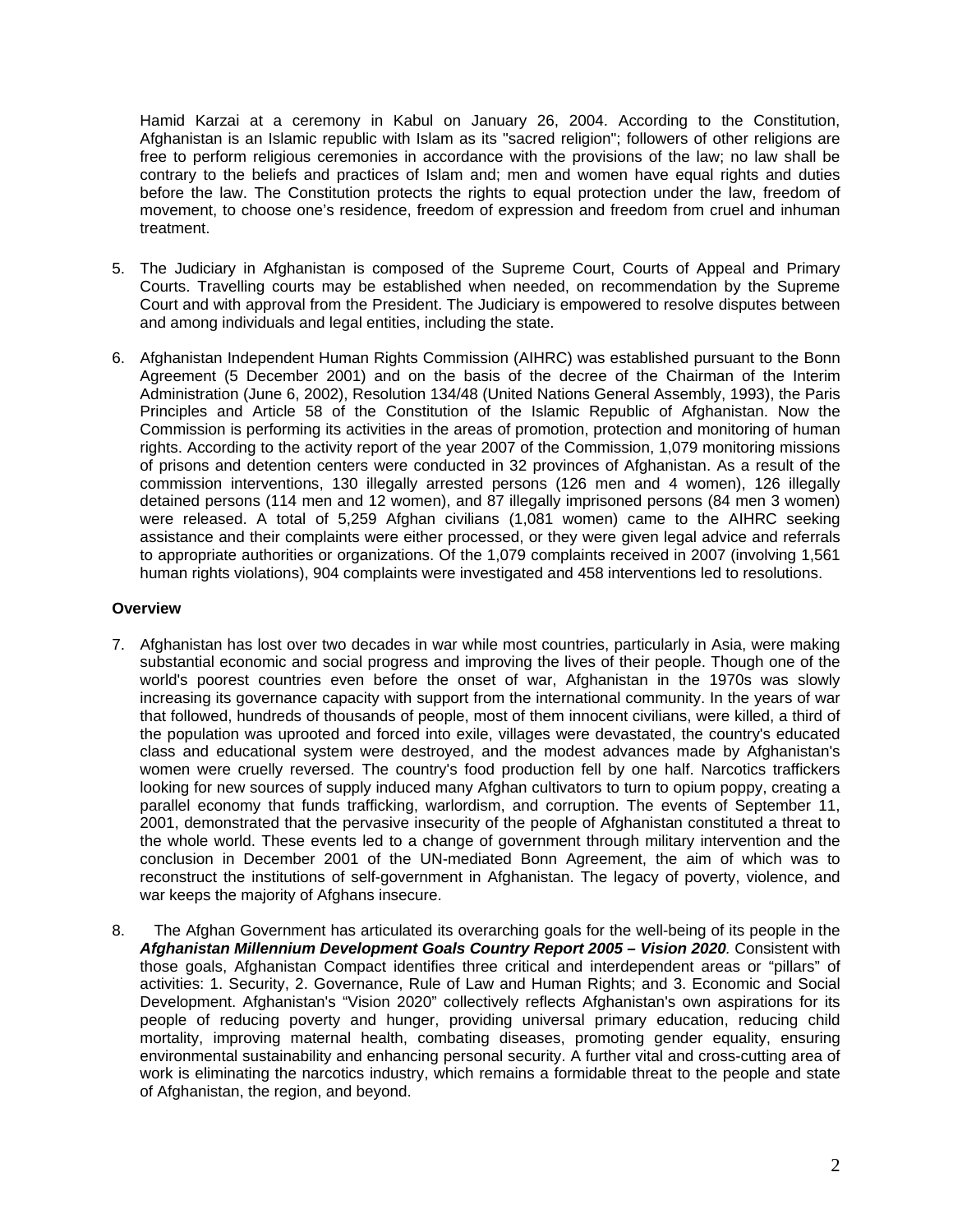- 9. The Afghan Government and the international community reaffirm their commitment to the protection and promotion of rights provided for in the Afghan constitution and under applicable international law, including the international human rights covenants and other instruments to which Afghanistan is party. With a view to rebuilding trust among those whose lives were shattered by war, reinforcing a shared sense of citizenship and a culture of tolerance, pluralism and observance of the rule of law, the Afghan Government with the support of the international community will implement the Action Plan on Peace, Justice and Reconciliation.
- 10. Increasing insecurity in Afghanistan especially in the Southwest and South provinces is the major concern for deterioration of human rights. The environment makes it difficult for the human right organizations to monitor and protect human rights of the people. Another source of concern is the lack of sufficient commitment and follow up by the Government in the promotion, protection and monitoring of human rights. Increase in the number of civilian casualties by the international and NATO forces is another source of concern in terms of human right protections.

# **11. Recommendations:**

- The Afghan Government needs to rapidly expand its capacity to provide basic services to the population throughout the country and implement measurable improvements in fighting corruption, upholding justice and the rule of law and promoting respect for the human rights of all Afghans.
- The Afghan Government should give priority to strengthen provincial institutions including civil administration, police, prisons and judiciary. These institutions need to have appropriate legal frameworks and appointment procedures; trained staff; and adequate remuneration, infrastructure, and auditing capacity.
- Reforming the justice system needs to be a priority for the Afghan Government and the international community. The aim will be to ensure equal, fair and transparent access to justice for all based upon written codes with fair trials and enforceable verdicts. Measures will include completing legislative reforms for the public as well as the private sector; building the capacity of judicial institutions and personnel; promoting human rights and legal awareness; and rehabilitation.
- The government need to take necessary steps to improve coordination between NATO and Afghan National Army during military operations to reduce the civilian casualties to lowest level.

# **Reproductive and Sexual Health and Rights**

- *12.* The right to reproductive and sexual health is a component of the universally recognized right to health., The full enjoyment of the right to reproductive health includes; *Reproductive decision-making on the basis of equality between women and men, including voluntary choice in marriage and determination of the number, timing and spacing of one's children; Sexual and reproductive security, including freedom from sexual violence and coercion, and the right to privacy.*
- 13. Afghanistan is culturally and socially a very conservative society in regards to issues of reproductive and sexual rights. Women have not sufficient power to make choices regarding their future, especially with regard to marriage and reproduction.
- 14. Universal access to quality services is a primary means to reproductive health that the Afghanistan Government is committed to provide through the Ministry of Public Health. The Ministry has the task to ensure the accelerated implementation of quality of health care for all people of Afghanistan, through targeting resources especially to women and children and to under-served areas of the country, and through working effectively with communities and other development partners. For the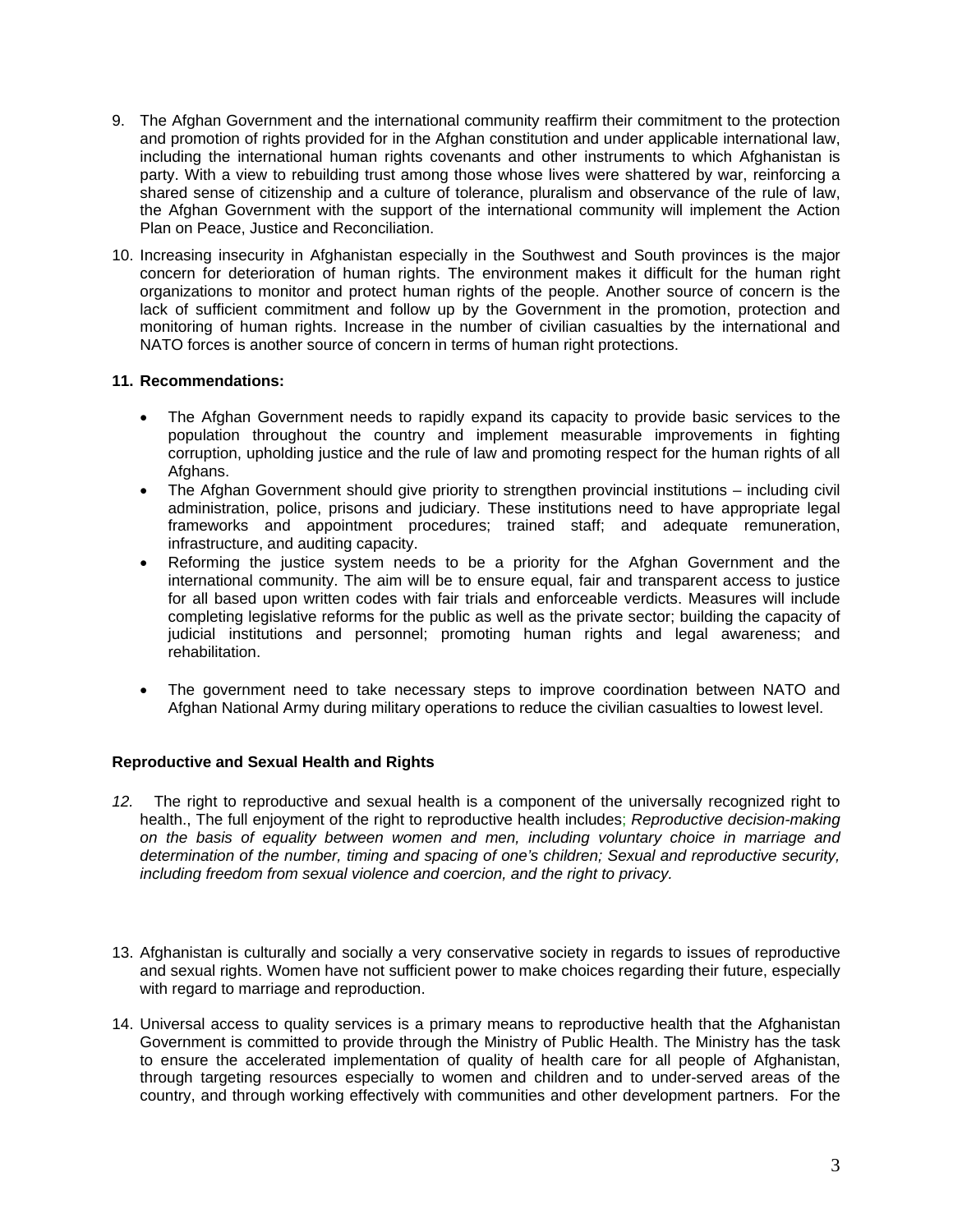reproductive health strategy three areas have been prioritized: a) Maternal and neonatal health; b) Birth spacing and family planning, and c) Gender and reproductive rights. According to the Afghanistan National Development Strategy (ANDS) by 20 March 2011, in line with Afghanistan's MDGs, the Basic Package of Health Services will be extended to cover at least 90% of the population; maternal mortality will be reduced by 15%; and full immunization coverage for infants under-5 for vaccine-preventable diseases will be achieved and their mortality rates reduced by 20%.

- 15. The Ministry of Public Health in Afghanistan has made some progress to expand the Basic Package of Health Services to around 90 % of the population. To date, the implementation of these Programs has made a demonstrable difference. The recently conducted Afghanistan Health Survey (AHS) in 2006 (1385) shows a 25% reduction in the Under-Five Mortality Rate (U5MR) over 2001 (1380) levels (from 165 to 129 deaths of children under one year of age per 1000 live births) and in child mortality (from 257 to 191 deaths of children before the age of five years old per 1000 live births). These estimates provide evidence that infant and child mortality has decreased in Afghanistan in recent years. Childhood vaccination coverage has also improved, especially for the most dangerous of vaccine-preventable diseases, measles. Impressive increases have also been documented for Reproductive Health, with more women receiving pre-natal care, more deliveries being assisted by professional health care providers, and more families using modern contraceptive methods to determine the number of their children.
- 16. However, despite the progress that has been made to date in the health and nutrition sector, many problems and challenges remain. These include: inadequate financing for many of the key Programs that should have been, but are not yet, fully implemented. Reliance on external sources of funding will be required for many years to come, but the Government of Afghanistan also needs to be encouraged to prioritize the health and nutrition sector including by investing a higher proportion of the Gross Domestic Product (GDP) in Health Care programs for the population. A serious problem that needs to be urgently addressed is the lack of adequately trained staff –and the lack of female health staff in general- to implement the programs.
- 17. Abortion is illegal in Afghanistan except in circumstances in which it is being conducted to save the life of the mother. Those cases required certification by two specialists and the approval of relevant health authorities. Due to the strong stigma and restrictions on the issue getting those certifications is also a challenge for the women. Those who procure abortions as well as those who perform them –in circumstances other than those contemplated by the law- are penalised according to Articles 402-406 of the Criminal Code with fines and/or jail sentences ranging from shorter to longer -7 years- terms(if the means to cause the abortion are harmful). Doctors and nurses are sentenced to the maximum punishment applicable.<sup>[1](#page-3-0)</sup> Cases of unsafe abortion exist, but there is no data available on the exact figures. The consequences of unsafe abortions range from reproductive system infection, mental disorder, infertility, reproductive organ injury, fistula to even death.

 $\overline{a}$ 

<span id="page-3-0"></span><sup>&</sup>lt;sup>1</sup> **Article 402**, "A person who intentionally causes abortion of a human fetus by beating or any other harmful means shall be sentenced to long imprisonment not exceeding seven years". **Article 403.** (1) A person who causes abortion by means of drugs or otherwise, even though the act has been accomplished with the consent of the pregnant woman, shall be sentenced to medium imprisonment or shall be fined an amount not less than twelve thousand Afghanis and not exceeding sixty thousand Afghanis.(2) If the drugs have been administered by mistake, the offender shall be sentenced to short imprisonment or shall be fined an amount not exceeding twelve thousand Afghanis. **Article 404.** (1) If the person committing the act of abortion is a medical doctor, surgeon, pharmaceutics, or a nurse, the offender shall be sentenced to the maximum anticipated punishment for the crime.(2) If the persons, specified under the above paragraph, commit the act of abortion for the purposes of saving the life of the mother, the offender shall not be punished. **Article 405.** A pregnant woman who, cognizant of the repercussions of the act, deliberately uses drugs or other means or allows someone else to apply these means to her, as a result of which abortion takes place, shall be sentenced to short imprisonment or shall be fined an amount not exceeding twelve thousand Afghanis. **Article 406.** Initiating an act of abortion shall not be deemed punishable.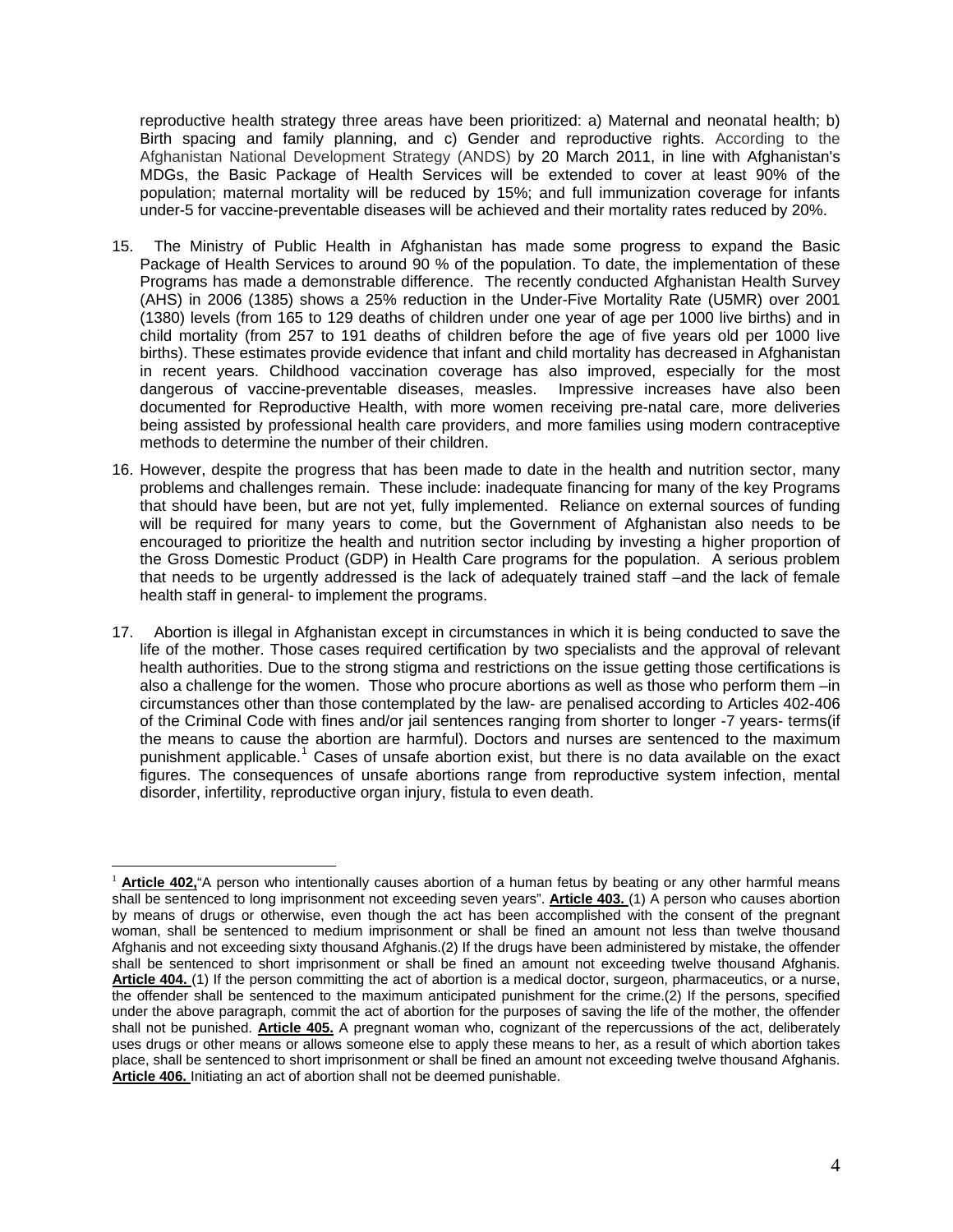#### **18. Recommendations**

- To open a dialogue on culture and human rights, to guarantee that no human rights violations will be perpetrated under the name of culture or tradition.
- To take all necessary steps to improve the training and skills of current health workers and to develop and implement a campaign and plan of action to actively involve women in the health care professions, including through special bonuses, incentives and scholarships.
- The Ministry of Public Health and the Health Sector Agencies must take all necessary steps toward improving post abortion care services and encouraging families to use the available family planning services in order to avoid unwanted pregnancies that are mostly ended with unsafe abortions.

# **HIV/AIDS**

- 19. The challenge for HIV prevention is to achieve universal access of Afghans to HIV prevention, treatment, care, and support services. But HIV-related stigma and discrimination undermine Afghanistan's responses to the epidemic, because they prevent people from accessing information and important HIV prevention and treatment services. The take-up of HIV counselling and testing services, for example, is low. Discrimination against people living with HIV affects their access to information and knowledge, employment, housing, insurance, social services, education, health, and inheritance rights for women and men. Strong prejudice against people living with HIV has been found in health services. Furthermore, those groups that are most at risk of HIV infection are already discriminated against and marginalized. The highest risk groups in Afghanistan are Injecting Drug Users (IDUs), Sex Workers, Men who have Sex with Men (MSM), and prisoners. Vulnerable groups include long-distance truck and bus drivers, refugees, Internally Displaced Population (IDPs), Youth, Women and Children. The stigma and discrimination is mostly manifested as reluctance for disclosure, deterioration of family relationship, exclusion from religious events and fear to seek the services. Anti-retroviral treatment (ART) is not available yet in Afghanistan. The reported number of people currently living with HIV in Afghanistan is 266 (National AIDS Control Program, September 2007); with estimates ranging from 1,000 to 2,000 according to UNAIDS (Global Report, 2006). No systematic data on the prevalence of HIV is available, due to absence of surveillance in Afghanistan. There are 6 Voluntary Counselling and Testing Units (VCT) operating in Afghanistan (2 in Kabul, 1 each in Mazar, Jalalabad, Herat, and Faizabad in Badakhshan.
- 20. The Ministry of Public Health drafted a Strategic Plan on HIV/ AIDS and Sexually Trasmitted Infections (STI) in Afghanistan for the period 2003-2007. Following the approval of the Strategic Plan in 2003 the Ministry of Public Health established the National AIDS Control Programme (NACP) with one Manager and 3 technical experts and new office space in the Ministry campus. A Harm Reduction and HIV/ AIDS Strategy developed with the Ministry of Counter Narcotics have been approved. An HIV and AIDS Task Force were established with key partners and stakeholders and chaired by the NACP Manager. The National AIDS Control Programme (NACP) through a comprehensive process with a wide range of stakeholders and development partners have developed an HIV/AIDS National Strategic Framework (2006 – 2010) as Afghanistan's broad vision and strategic objectives to address and mitigate the impact of HIV and AIDS on Afghanistan National Development Strategy (ANDS). The goal of the strategic plan is that beyond2010, a low prevalence of HIV positive cases (<0.5%) in the population will be maintained in order to reduce mortality and morbidity associated with HIV and AIDS*.* The main achievement of the NACP so far are the following;
	- National HIV/AIDS Strategic Framework revised from 2006 to 2010 and endorsed.
	- Prevention, care and awareness on HIV and AIDS recently included in the Basic Package of health services (BPHS).
	- Program Operation Plan (POP) is finalized and has been costed for implementation of National HIV and AIDS strategic plan.
	- Provision of funds by World Bank, Global Fund and Asian Development Bank for POP.
	- National Harm Reduction and HIV Strategy approved by the ministry of Public Health.
	- VCT guidelines have been developed and distributed to the related organization.
	- TB/HIV Strategy is in developing process.